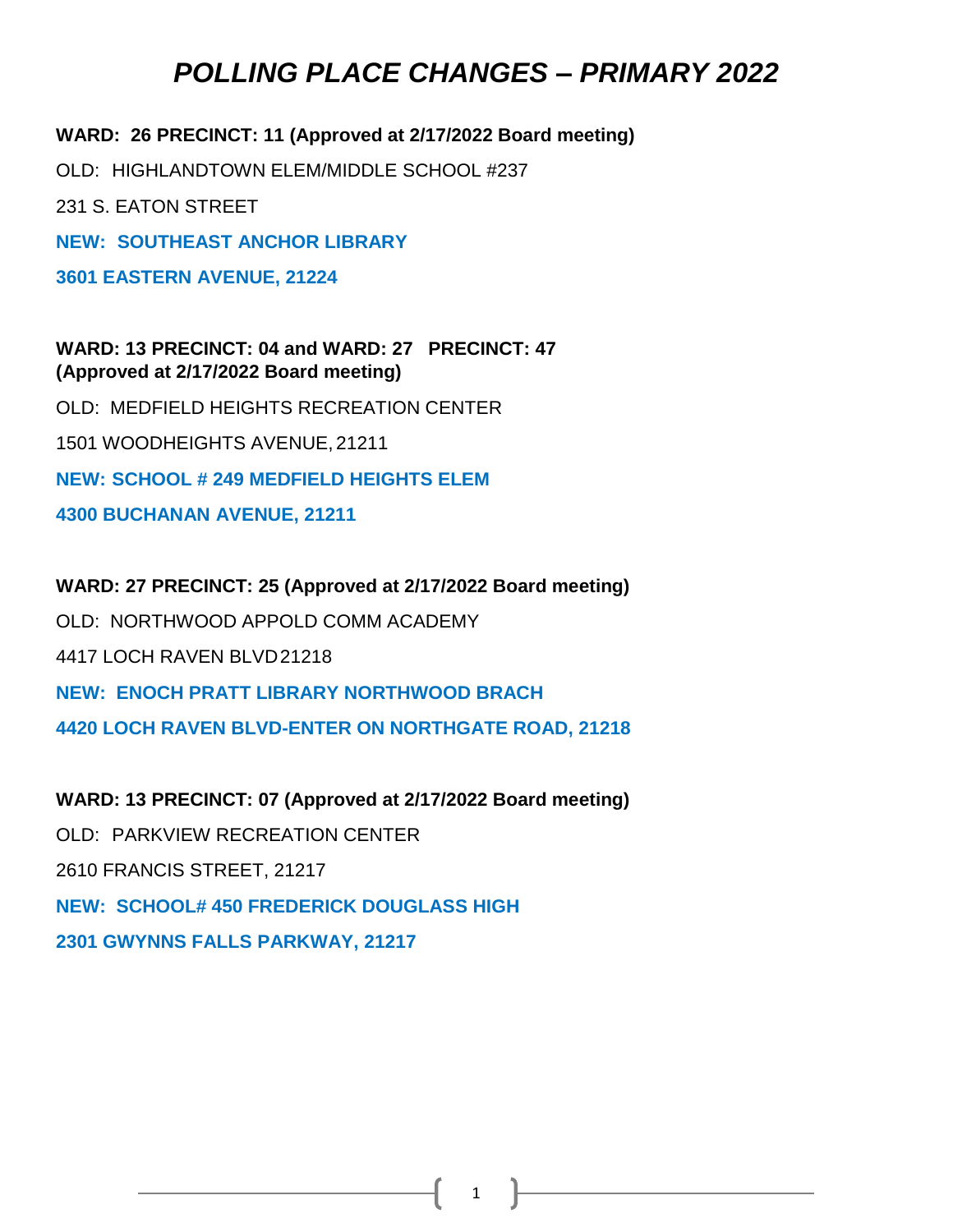**WARD: 15 PRECINCT: 01 and WARD: 28 PRECINCT : 03 (Approved at 2/17/2022 Board meeting)**

OLD: SCHOOL #177 GEORGE MCMECHEN 4411 GARRISON BLVD, 21215 **NEW: SCHOOL #251 CALLAWAY ELEM SCHOOL 3701 FERNHILL AVENUE, 21215**

**WARD: 28 PRECINCT: 02 (Approved at 2/17/2022 Board meeting)** OLD: SCHOOL #224 GROVE PARK ELEM 5545 KENNISON AVE, 21215 **NEW: FIRE STATION #46 5500 REISTERSTOWN ROAD, 21215**

**WARD: 28 PRECINCT: 04 (Approved at 2/17/2022 Board meeting)** OLD: SCHOOL #224 GROVE PARK ELEM 5545 KENNISON AVE, 21215 **NEW: SCHOOL #406 FOREST PARK SENIOR HIGH 3701 ELDORADO AVENUE, 21215**

**WARD: 15 PRECINCT: 23 (Approved at 2/17/2022 Board meeting)** OLD: SCHOOL #254 DR MARTIN L KING JR ELEM 3750 GREENSPRING AVE, 21211 **NEW: MONTE VERDE APARTMENT 2503 VIOLET AVENUE, 21215**

2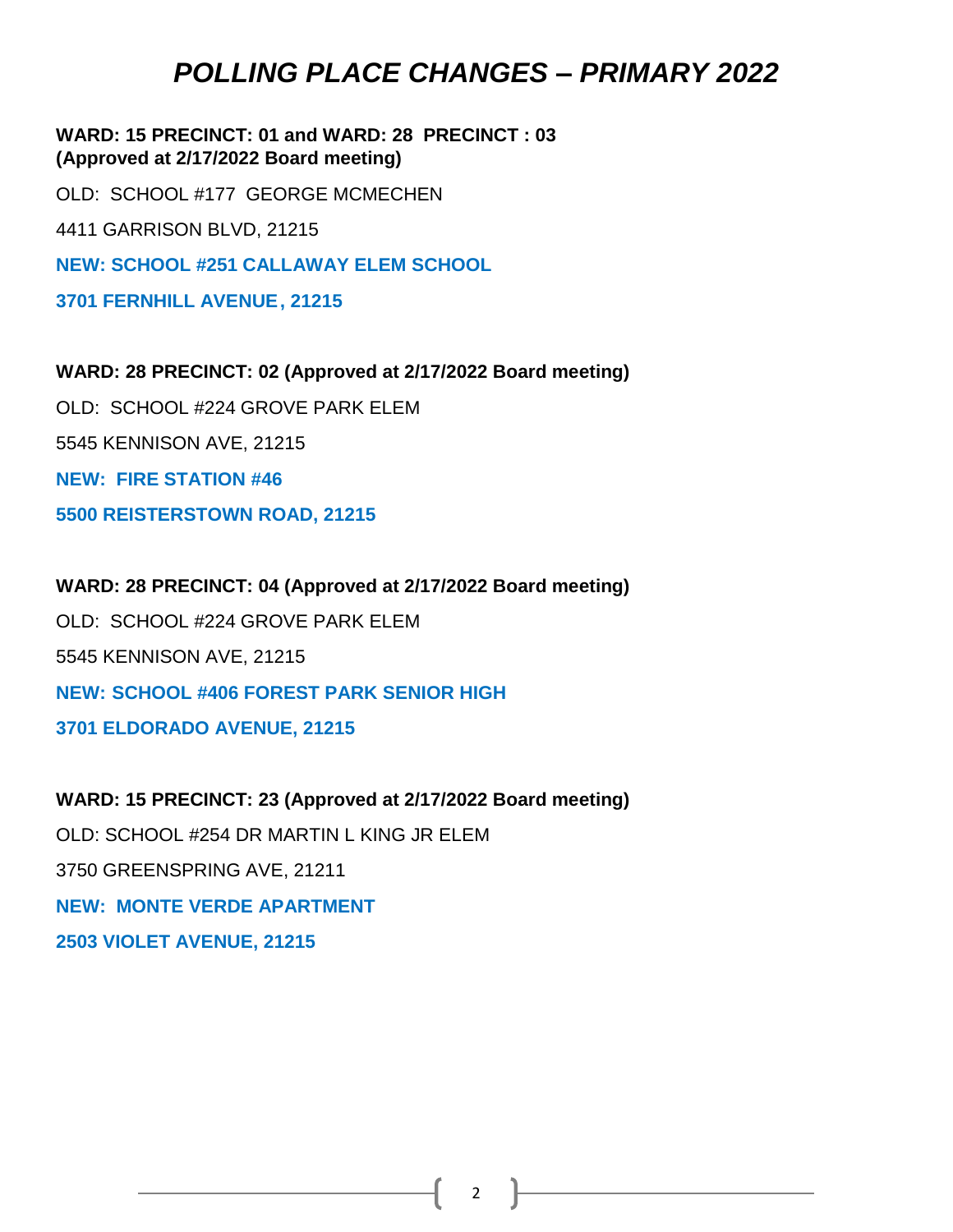**WARD: 16 PRECINCTS: 06, 07, 08, 10 (Approved at 2/17/2022 Board meeting)** OLD: SCHOOL #262 EMPOWERMENT ACADEMY SCHOOL 851 BRADDISH AVE, 21216 **NEW: KATHERINE JOHNSON GLOBAL ACADEMY 1101 BRADDISH AVENUE, 21216**

**WARD: 09 PRECINCT: 07 (Approved at 2/17/2022 Board meeting)** OLD: SCHOOL # 44 MONTEBELLO ELEM 2040 E 32nd STREET, 21218 **NEW: SCHOOL #410 MERVO TECH HIGH 3500 HILLEN ROAD – TIVOLY AVENUE, 21218**

**WARD: 26 PRECINCT: 06 AND 07 (Approved at 2/17/2022 Board meeting)** OLD: ST. NICHOLAS CHURCH HALL 520 S PNCA ST – REAR, 21224 **NEW: GREEKTOWN SQUARE AND EVENT CENTER 701-703 QUAIL STREET, 21224**

**WARD: 27 PRECINCT: 04 (Approved at 2/17/2022 Board meeting)** OLD: HARFORD SENIOR CENTRE 4920 HARFORD ROAD, 21214 **NEW: SCHOOL #212 GARRETT HEIGHTS ELEM 2800 AILSA AVENUE, 21214**

**WARD: 20 PRECINCT: 04 (Approved at April 2022 Board meeting)** OLD: ELECTION BOARD WAREHOUSE 301 N FRANKLINTOWN ROAD, 21223 **NEW: SCHOOL #145 ALEXANDER HAMILTON ELEM**

 $3 \quad \boxed{\qquad}$